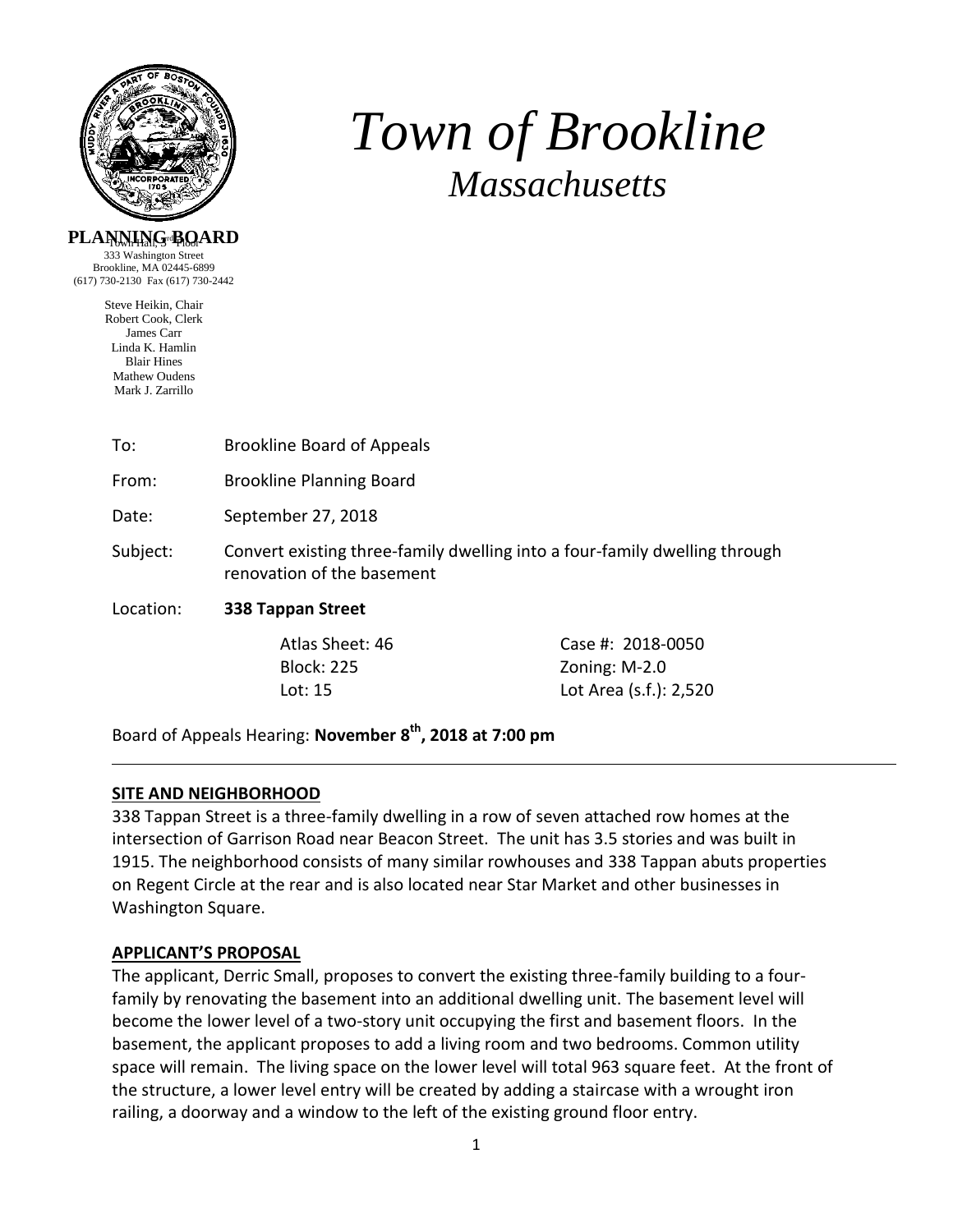# **FINDINGS**

## **Section 5.05** – Conversions

In the case of a conversion … in an F or M district, the structure shall conform to all dimensional requirements specified in 5.01. However, the Board of Appeals may waive by special permit any of said dimensional requirements, provided that no previously existing nonconformity to such requirements is increased and provided that all other requirements are met.

## **Section 5.09.2.d** – Design Review

Exterior alterations associated with multiple dwellings with four or more units on the premises require a **special permit** subject to design review standards listed under **Section 5.09.4 (a-m)**. The most relevant design review sections are described below:

- c. Relation of Buildings to the Form of the Streetscape and Neighborhood The existing green space in the front of this building will be removed in order to create a stairway and entrance to the lower level. One of the rowhouses in this group currently has a front entrance to a lower level unit.
- e. Circulation The total of four units in the building requires 8 parking spaces but zero are provided.

| $M-2.0$                 | <b>Allowed</b> | <b>Existing</b> | <b>Proposed</b> | <b>Relief</b> |
|-------------------------|----------------|-----------------|-----------------|---------------|
| <b>FAR</b><br>(%)       | 2.0<br>(100%)  | 1.79<br>(89.5%) | 2.17<br>(109%)  | Variance*     |
| <b>Gross Floor Area</b> | 5,040          | 4,510           | 5,468           |               |

#### **Section 5.20** – Floor Area Ratio

*\* Relief under Deadrick does not apply to dwellings greater than two units*

#### **Section 5.43** – Exceptions to Yard and Setback Requirements

**Section 5.60** – Side Yard Requirements

**Section 5.91** – Minimum Landscaped Open Space

| $M-2.0$                                           | <b>Required</b> | <b>Existing</b> | <b>Proposed</b> | <b>Relief</b>   |
|---------------------------------------------------|-----------------|-----------------|-----------------|-----------------|
| <b>Side Yard Setback</b>                          | 16 feet         | none            | none            | Special Permit* |
| <b>Minimum</b><br><b>Landscaped Open</b><br>Space | 20%             | 9%              | 7.5%            | Variance        |

*\* Under Section 5.43, the Board of Appeals may waive yard and/or setback requirements by special permit if counterbalancing amenity is provided.*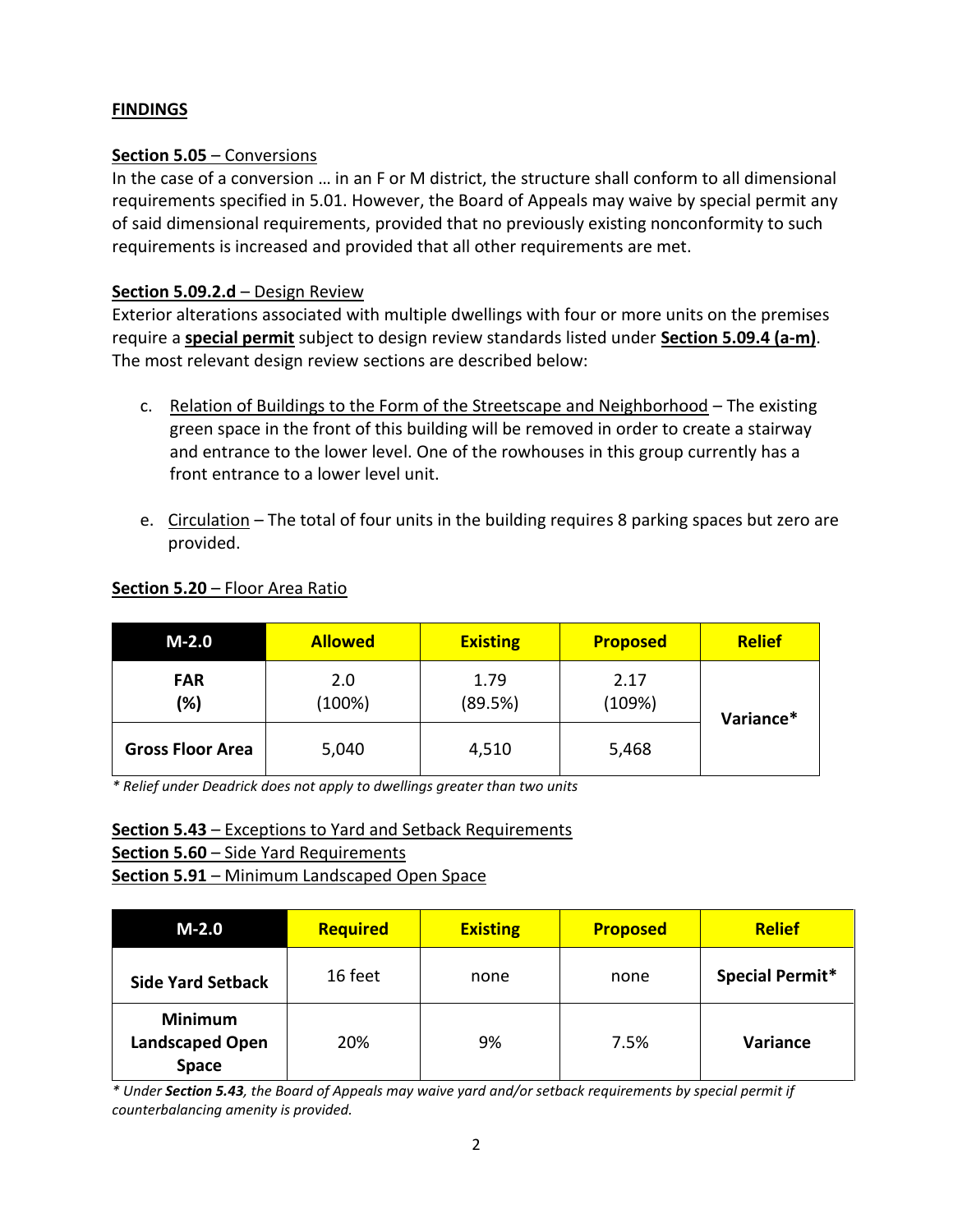## **Section 6.02, Paragraph 1 – Table of Off Street Parking Requirements**

| <b>Parking</b>                             | <b>Required</b> | <b>Existing</b> | <b>Proposed</b> | <b>Relief</b> |
|--------------------------------------------|-----------------|-----------------|-----------------|---------------|
| <b>Off-Street Parking</b><br><b>Spaces</b> |                 |                 |                 | Variance      |

# **Section 8.02.2 –** Alteration or Extension

A special permit is required for alterations to a non-conforming structure.

## **STAFF ANALYSIS**

The staff has had difficulty determining the current situation in the lower level of 338 Tappan Street. Although the applicant has applied to create a new unit in the basement, their plans indicate the unit already exists. Other information provided indicates the unit existing in the past but was later demolished. Staff would like to clarify if the previous unit was an illegal unit and what the current status of that unit is.

Regardless, the staff feels that the relief requested is not warranted. Although other rowhouses in this block have 4 units, the staff feels that this four-story building could be renovated to have four units without utilizing the basement level. The requested increase in FAR is over the allowable 2.0 which is already substantially high and would require a variance. The staff does not believe there is uniqueness to this property which is surrounded by nearly identical properties. The proposed stairway, door and windows at the front require substantial change to the façade and streetscape and will detract from the character and the front yard area. There is also no parking provided and the addition of one more unit will increase parking demand in this high density area.

# **PLANNING BOARD RECOMMENDATION**

The Planning Board was not supportive of this proposal both from a design perspective or a legal perspective. The Board did not feel that the design allowed for a well-designed basement unit nor did they feel that the applicant would meet the legal requirements for a variance because the unit is a row house surrounded by other identical units. However, the Board did specify that if the ZBA were to grant the requested variance, the applicant should return to the Planning Board to review the final design.

**Therefore, staff recommends denial of the site plan by Carlos Ferreira, dated 3/4/2018 and floor plans and elevations by MF Engineering & Designs dated 10/10/2017, subject to the following conditions:**

1. Prior to the issuance of a building permit, the Applicant shall submit a final site plan, floor plans, and elevations, subject to review and approval by the Assistant Director for Regulatory Planning.